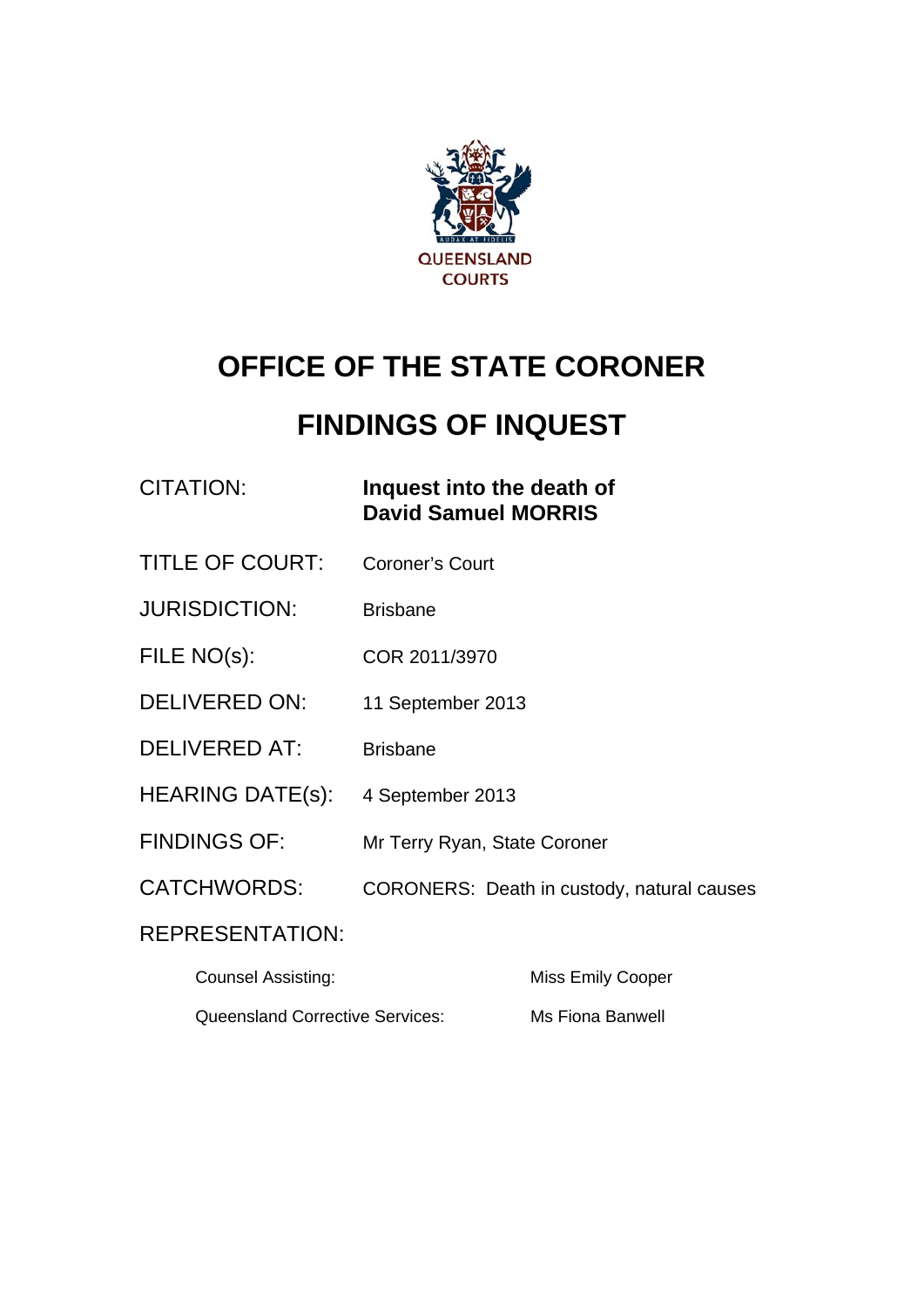The *Coroners Act 2003* provides in s47 that when an inquest is held into a death in custody, the coroner's written findings must be given to the family of the person who died, each of the persons or organisations granted leave to appear at the inquest and to various officials with responsibility for the justice system. These are my findings in relation to the death of David Samuel Morris. They will be distributed in accordance with the requirements of the Act and posted on the web site of the Office of State Coroner.

# **Introduction**

Late on the evening of 19 November 2011 David Morris, 57, experienced a heart attack in his cell at Woodford Correctional Centre ("WCC"). He was located by correctional staff on the floor beside his bed during the second headcount for the night. He displayed no signs of life. Cardio-pulmonary resuscitation was not attempted and he was pronounced deceased at the scene.

These findings:

- confirm the identity of the deceased person, how he died, and the time, place and medical cause of his death;
- consider whether any third party contributed to his death;
- determine whether the authorities charged with providing for the prisoner's health care adequately discharged those responsibilities; and
- consider whether any changes to procedures or policies could reduce the likelihood of deaths occurring in similar circumstances or otherwise contribute to public health and safety or the administration of justice.

# **The investigation**

An investigation into the circumstances leading to the death of Mr Morris was conducted by Detective Sergeant Stephen Carr from the Queensland Police Service ("QPS") Corrective Services Investigation Unit ("CSIU").

Upon being notified of Mr Morris' death, the CSIU attended WCC and an investigation ensued. Photographs were taken of the scene at WCC. The investigation obtained Mr Morris' correctional records and his medical files from both WCC and PAH. The investigation was informed by statements from all relevant custodial officers at WCC, recorded interviews with fellow prisoners who Mr Morris resided with and a statement from his daughter, Jeanette Keding. These statements were tendered at the inquest.

An external and full internal autopsy examination was conducted by Dr Nadine Forde. Further photographs were taken during this examination.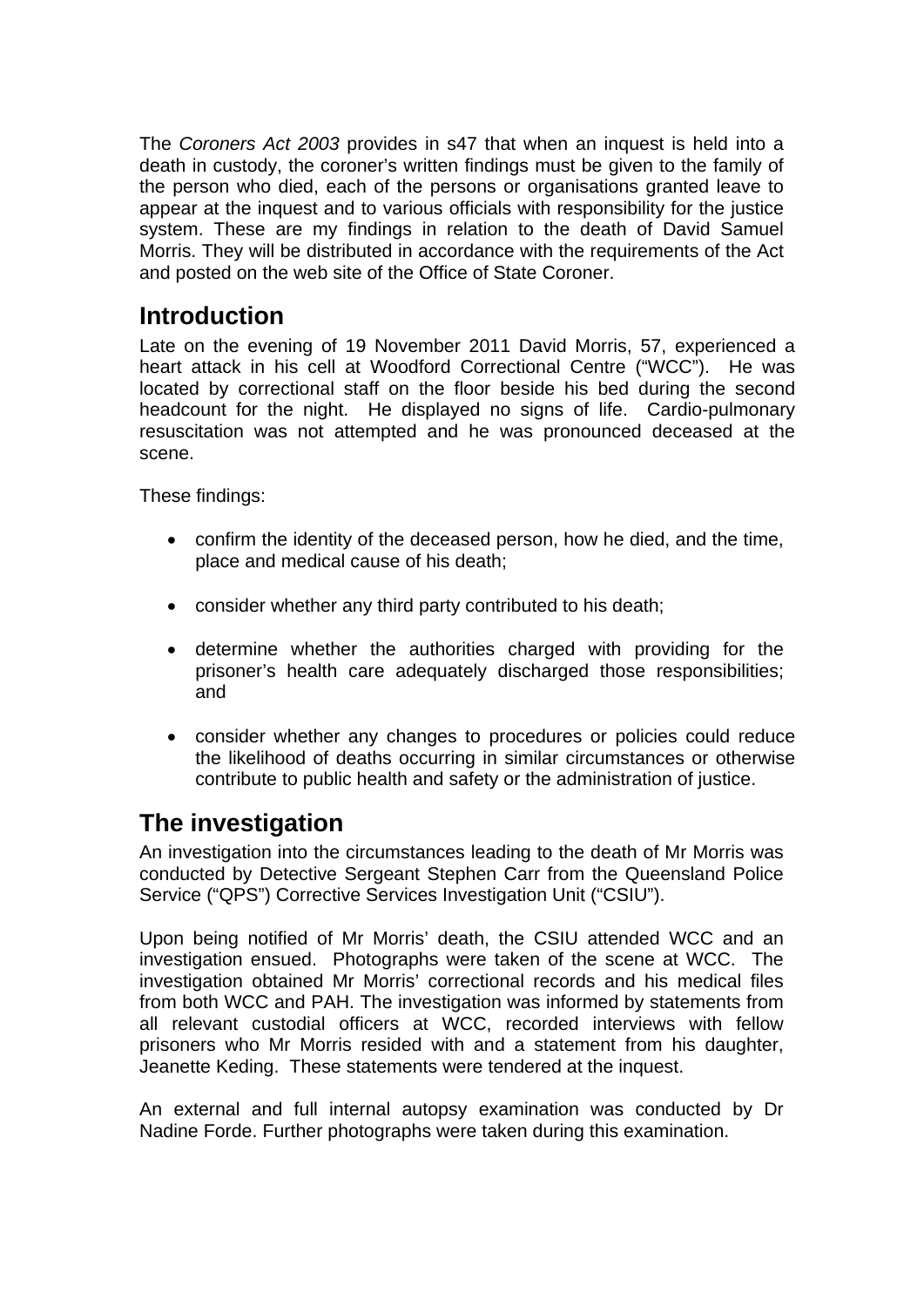At the request of the Office of the State Coroner, Dr Les Griffiths from the Queensland Health Clinical Forensic Medicine Unit ("CFMU") examined the medical records for Mr Morris from the PAH and WCC and reported on them.

I am satisfied that the investigation was thoroughly and professionally conducted and that all relevant material was accessed.

## **The Inquest**

An inquest was held in Brisbane on 4 September 2013. All of the statements, records of interview, medical records, photographs and materials gathered during the investigation were tendered at the inquest.

Counsel assisting, Miss Cooper, proposed that all evidence be tendered and that oral evidence be heard only from Detective Sergeant Carr. I agreed that the evidence tendered in addition to the oral evidence of Detective Sergeant Carr was sufficient for me to make the requisite findings.

# **The evidence**

#### *Personal circumstances and correctional history*

David Morris was born in Beaudesert on 27 August 1954 making him 57 years of age when he died. Information provided by his daughter suggests that he had always been a big man and had been a body builder in the early 1970's. Between 1971 and 1998 Mr Morris intermittently appeared in courts in Wynnum and Charleville for a variety of firearm offences, drink driving, stealing and assault occasioning bodily harm.

He had been in a longstanding de facto relationship which broke down around 2002 – 2003. After the breakdown of this relationship he committed a variety of serious offences against his former de facto partner, including assault occasioning bodily harm, multiple burglaries, deprivation of liberty, torture, multiple rapes and other summary offences. On 8 March 2006 he was sentenced for these offences and declared a serious violent offender. Mr Morris was not eligible to apply for parole until 13 October 2013.

Mr Morris' next of kin was his daughter. She had made efforts to visit her father every 6-8 weeks while he was incarcerated.

#### *Medical history*

Mr Morris had been undergoing coronary treatment from the Princess Alexandra Hospital ('PAH') since his incarceration in 2006. His background of dilated cardiomyopathy spanned many years.

Mr Morris' last admission at PAH was from 12 – 16 November 2011. The medical records from PAH confirm that this admission was due to dyspnoea and lower limb oedema. The principle diagnosis was new onset atrial fibrillation with rapid ventricular response, congestive cardiac failure, chronic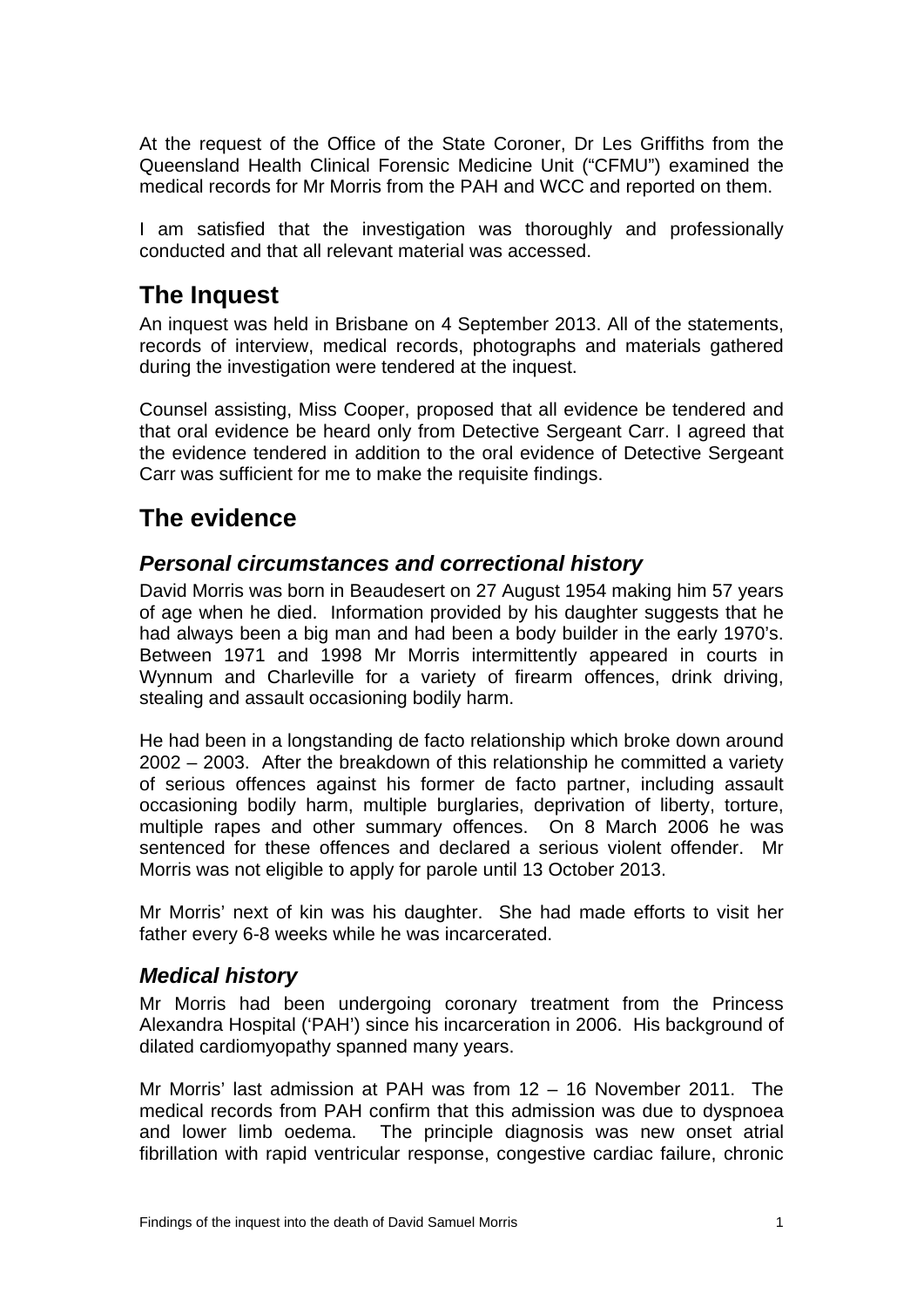ischaemic heart disease, hypertension, hyperlipidaemia, nicotine addiction and obesity (Body mass index of 41.5).

It was noted by medical staff that Mr Morris had admitted to not taking some of his medication at times. He was also still smoking, although his intake had reduced from 50g to 30g per day. Medical staff reminded him of the importance of taking all of his prescribed medication when required and the need for him to quit smoking.

He was discharged from PAH on 16 November 2011 with stable observations, he was noted to be comfortable, with a clear chest and he had lost 3kg.

#### *Events leading to death*

At approximately 1830hrs on 19 November 2011, Mr Morris proceeded to his cell to go to bed. Mr Morris resided in Residential Unit, RA, cell 2 and had been accommodated there since 28 November 2010. The unit contained 6 cells. Cell 2 was designed to accommodate one inmate, thus Mr Morris being the sole occupant of his cell.

The first headcount commenced at approximately 2025hrs. Corrective Services Officers ('CSO') Lenard Grice and Robert Hay conducted the count of the unit accommodating Mr Morris. CSO Hay checked the cells on the left hand side of the unit (cells  $1 - 4$ ) whilst CSO Grice checked the cells on the right hand side (cells  $5 - 6$ ). CSO Hay checked Mr Morris' cell and noted that the cell light was off. He directed his torch beam so that it reflected off the ceiling and observed Mr Morris to be lying on the bed, on his side, facing the wall with the bedclothes pulled up to about the middle of his body. CSO Hay observed nothing to cause him any concern about Mr Morris' health or wellbeing.

The second headcount commenced at approximately 2225hrs. CSO Steven Burns inspected Mr Morris' cell by shining his torch through the window of the cell. CSO Burns saw Mr Morris kneeling on the floor and slumped on his bed. He was motionless and did not appear to be breathing. CSO Burns called for assistance from his colleague CSO Donald Rowe who entered the cell and attempted to shake Mr Morris. CSO Rowe noted that the body was cold and appeared to be stiff and unresponsive.

A Code Blue emergency was called and the onsite nurse attended at approximately 2230hrs. Life extinct was declared a short time later. The remaining prisoners in the unit were escorted out and the scene was preserved by corrective services staff until the CSIU arrived at about 0300hrs.

#### *Autopsy results*

External and full internal examinations were conducted by forensic pathologist Dr Nadine Forde on 22 November 2011. Dr Forde's findings were peer reviewed by fellow forensic pathologist, Dr Rebecca Williams.

Examination of the heart revealed severe coronary atherosclerosis. The left anterior descending coronary artery showed up to 70% eccentric stenosis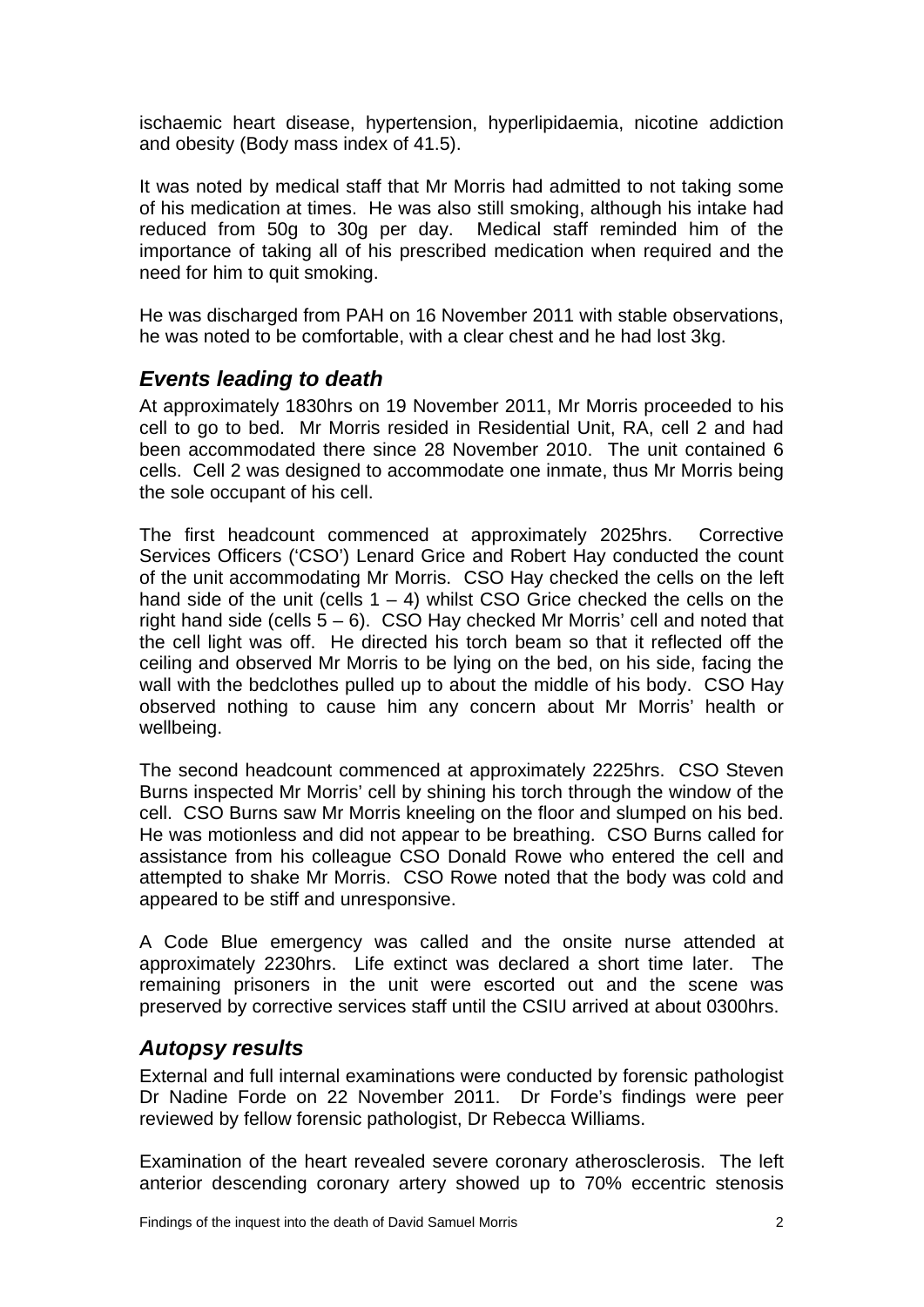distally. The left circumflex coronary artery showed 10% concentric stenosis. The right coronary artery showed up to 90% eccentric stenosis in the proximal to mid region with possible thrombus present.

Mr Morris was an overweight man with no other significant injuries. The heart was markedly enlarged and the chambers were dilated. There was evidence of coronary atherosclerosis and extensive old scarring indicative of a previous heart attack.

A small aneurysm was identified in a blood vessel supplying the brain but it showed no evidence of rupture and thus was not considered to have contributed to the death.

Toxicology results did not detect any alcohol. Low levels of warfarin, a blood thinning medication, were detected.

Dr Forde opined that coronary atherosclerosis is a common cause of sudden death. Risk factors for its development include smoking, high cholesterol and hypertension, all of which Mr Morris had.

The cause of death was determined as coronary atherosclerosis.

#### *Investigation findings*

None of the other inmates at WCC provided information to the investigating officer suggesting foul play or that there was any deficiency or inappropriateness in the treatment received by Mr Morris while in custody.

The examination of Mr Morris' body and his room at WCC revealed no signs of violence.

The CSIU investigation into Mr Morris' death did not lead to any suspicion that his death was anything but natural.

#### *Medical Review*

The medical records pertaining to Mr Morris were sent by the Office of the State Coroner to the Clinical Forensic Medicine Unit where they were independently reviewed by Dr Les Griffiths.

Dr Griffiths could not find any areas of concern with respect to the medical treatment provided to Mr Morris by PAH and WCC. In coming to that conclusion, he noted the following:

- The Offender Health Services notes indicated that the return from hospital on 16 November 2011 was uneventful and medication changes which were made during inpatient stay were documented;
- The progress notes from PAH relating to 16 November 2011 made no mention of Mr Morris suffering from any chest pains;
- Mr Morris was reviewed by the cardiology treating team on the day of his discharge and cleared for return to WCC with some medication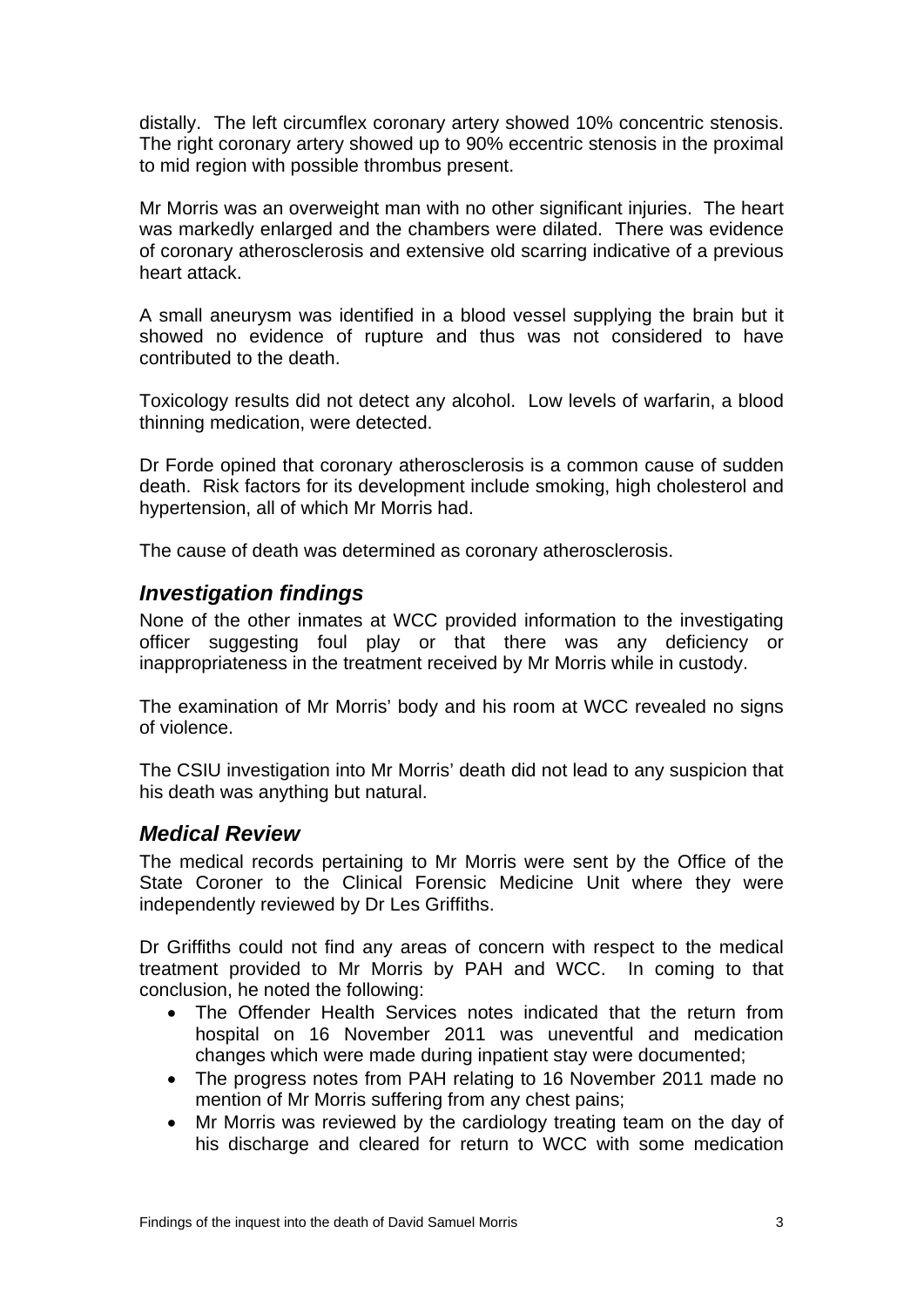changes. Advice was given to Offender Health Services on other aspects relating to his health;

- A follow up appointment with the visiting medical officer was scheduled for 21 November 2011; and
- There was no record of Mr Morris complaining of chest pains after his discharge from PAH.

## **Conclusions**

I conclude that Mr Morris died from natural causes. I find that none of the correctional officers or inmates at WCC caused or contributed to his death.

I am satisfied that Mr Morris was given appropriate medical care by staff at PAH and while he was in custody at WCC. His death was sudden and could not have been prevented.

It is a well recognised principle that the health care provided to prisoners should not be of a lesser standard than that provided to other members of the community. The evidence tendered at the inquest established the adequacy of the medical care provided to Mr Morris when measured against this benchmark.

# **Findings required by s45**

I am required to find, as far as is possible, the medical cause of death, who the deceased person was and when, where and how he came by his death. As a result of considering all of the material contained in the exhibits, I am able to make the following findings:

|                    | <b>Identity of the deceased</b> – The deceased person was David Samuel<br>Morris. |
|--------------------|-----------------------------------------------------------------------------------|
| How he died -      | Mr Morris died at Woodford Correctional<br>Centre after suffering a heart attack. |
| Place of death $-$ | He died at Woodford in Queensland.                                                |
| Date of death $-$  | He died on 19 November 2011.                                                      |
| Cause of death $-$ | Mr Morris died from natural causes, namely<br>coronary atherosclerosis.           |

#### *Comments and recommendations*

Section 46, insofar as it is relevant to this matter, provides that a coroner may comment on anything connected with a death that relates to public health or safety, the administration of justice or ways to prevent deaths from happening in similar circumstances in the future.